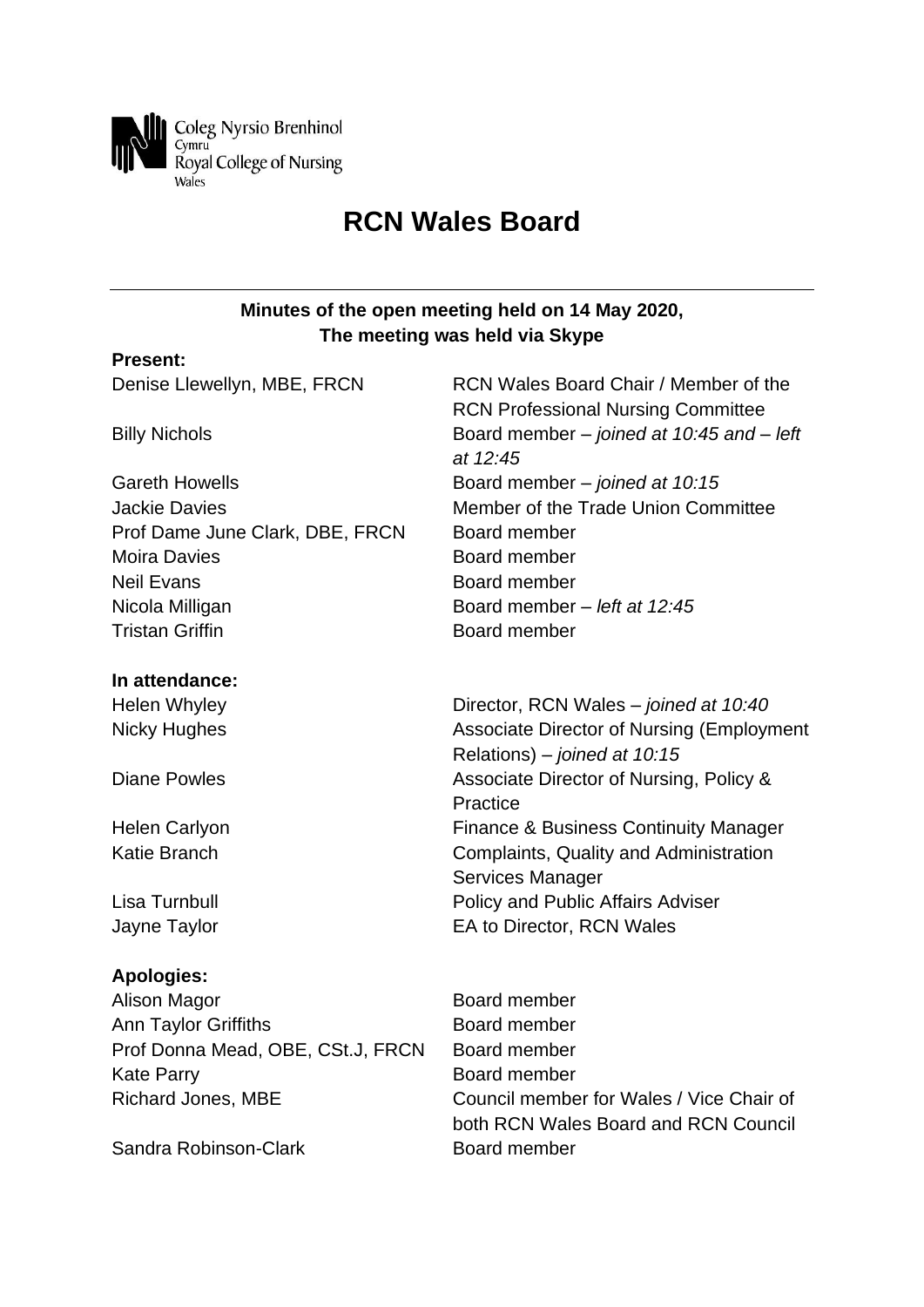## **1. Welcome and Apologies for Absence**

The Board Chair welcomed everyone to the Open session and thanked Board members for their perseverance in joining the meeting via Skype. The Board Chair gave special thanks to Lee Anderson for his IT support for Board members.

The Board was informed that apologies had been received from Board members Richard Jones, Alison Magor, Ann Taylor Griffiths Donna Mead, Kate Parry and Sandra Robinson-Clark.

The Board was informed that Board members Alison Magor and Kate Parry had suffered a family bereavement and that letters of condolence had been sent to them. The Board was also informed that flowers had been sent to Alison Magor and Tristan Griffin during their recent ill health.

The Board Chair offered congratulations to Board member Donna Mead on her recent appointment as a Fellow of the Learned Society of Wales.

The Board welcomed Helen Carlyon, Finance and Business Continuity Manager back from a period of sickness absence.

The Board welcomed Diane Powles to her first Board meeting in her new role as Associate Director of Nursing, Policy and Practice.

## **2. RCN Wales Board Declaration of Interests**

The Board Chair asked Board members to declare any possible interests with any items on the agenda. The Board was reminded that the following amendments had been noted in the Closed session:

- − Donna Mead has been appointed as a Fellow of the Learned Society of Wales.
- − Donna Mead declared an interest that may be relevant during the COVID-19 report as she signs off procurement of PPE on an all Wales basis.
- − Board member, Neil Evans had submitted his 2020 return but the update was received too late to be included in the report.
- − The duplicate bullets points in the record for Richard Jones to be removed.

No further declarations were made in the Open session.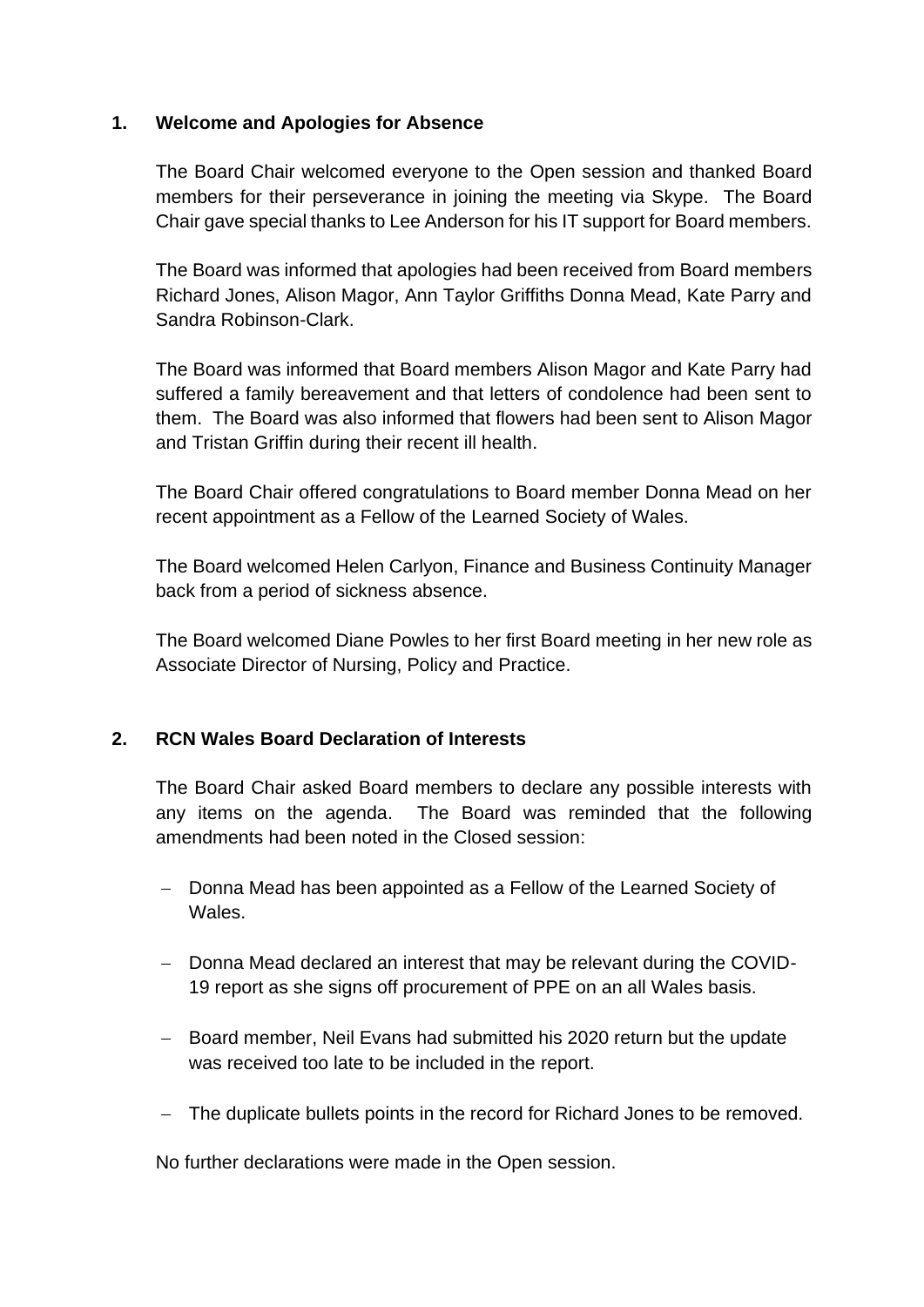# **2.1 Minutes and actions from the previous meeting**

Minutes of the Board meeting held on 7 February 2020 had been circulated and were approved as accurate record of the meeting.

## **2.2 Review of Action Sheet**

All actions were either noted as completed or an update provided on the action sheet.

# **2.3 Matters Arising**

There were no matters arising.

# **3. OPERATIONAL UPDATES**

## **3.1 RCN Wales Board Chair's Report**

A report had been received and was noted.

The Board was informed of an addition to the report in that Board member, Donna Mead had joined the following meetings via Skype:

- − Succession Planning Committee on 5 May 2020
- − Education Policy Roundtable event on 23 April 2020

## **3.2 Director, RCN Wales Report**

A report had been received and was noted.

The Director gave a verbal update as follows:

- − The Director had given oral evidence to the Welsh Government Committee on Health and Social Care on 14 May 2020.
- − The Board was reminded that at the meeting with Welsh Government officials on 29 January 2020, work was progressing on the Social Partnership legislative framework within very tight timelines to ensure the Bill reached stages 3 and 4 in July 2020. However, the Board noted that the pandemic has had significant impact on the timeline for extending the Nursing Staffing Levels (Wales) Act 2016.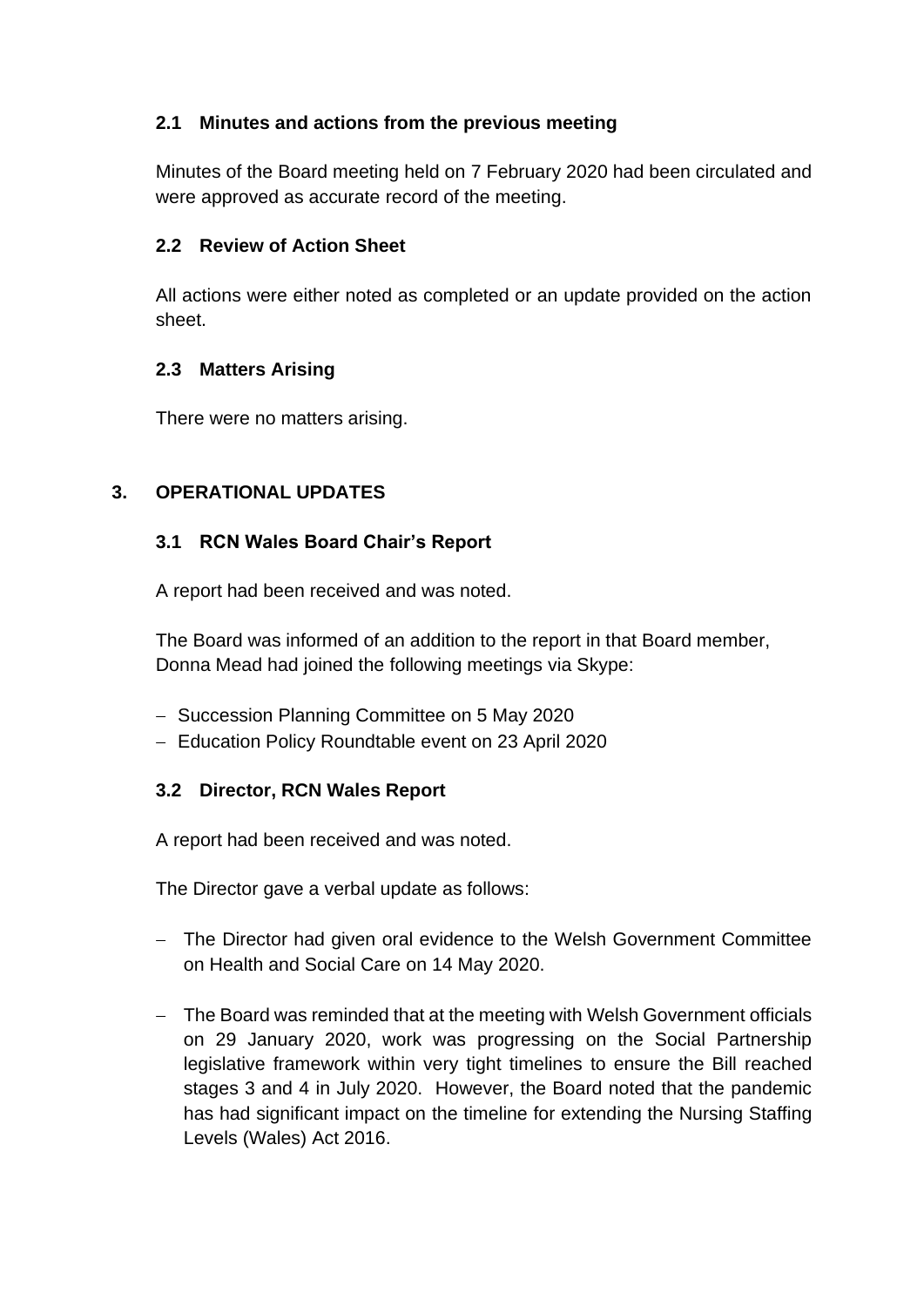- − There were a lot of meetings in March and April around the availability and quality of Personal Protective Equipment (PPE) and the difficulties faced by members during the crisis.
- − The Director wrote to all Health Board Chief Executives in Wales on 1 April 2020 expressing members' serious concerns regarding the lack of suitable and sufficient PPE and has since spoken to several of them to seek reassurance about the situation in their Health Boards and care homes in their areas.
- − Following sustained pressure from RCN Wales through the Welsh Partnership Forum, the Welsh Government now publishes technical details of PPE stock levels in Wales. The Director stressed the need to do everything possible to ensure staff welfare during this distressing time.
- − Shavanah Taj has become acting General Secretary of the Wales Trades Union Congress (TUC), taking over from Martin Mansfield, who is on secondment to Welsh Government to work on the Social Partnership legislation.
- − Due to the lockdown, several planned conferences and events have been postponed but RCN Wales is working hard to maintain political influencing.

It was reported that partnership working is working well in some health boards that have set up command and control hubs to manage the crisis but that n some health boards there are difficulties in maintaining partnership working.

The Board was advised that some PPE that is out of date is being redated and is shown as fit to use. The Director informed the Board that if PPE is out of date, it has to be retested to ensure it meets health and safety requipments before it can be re-dated as safe to use.

The Director assured the Board that the Associate Director of Nursing (Employment Relations) will raise this at the next technical briefing meeting. **(ACTION)**

BN – this is impacting on confidence of staff in the equipment.

## **3.3 Policy & Public Affairs Impact Report**

A report had been received and was noted.

The Policy & Public Affairs Adviser gave an update as follows: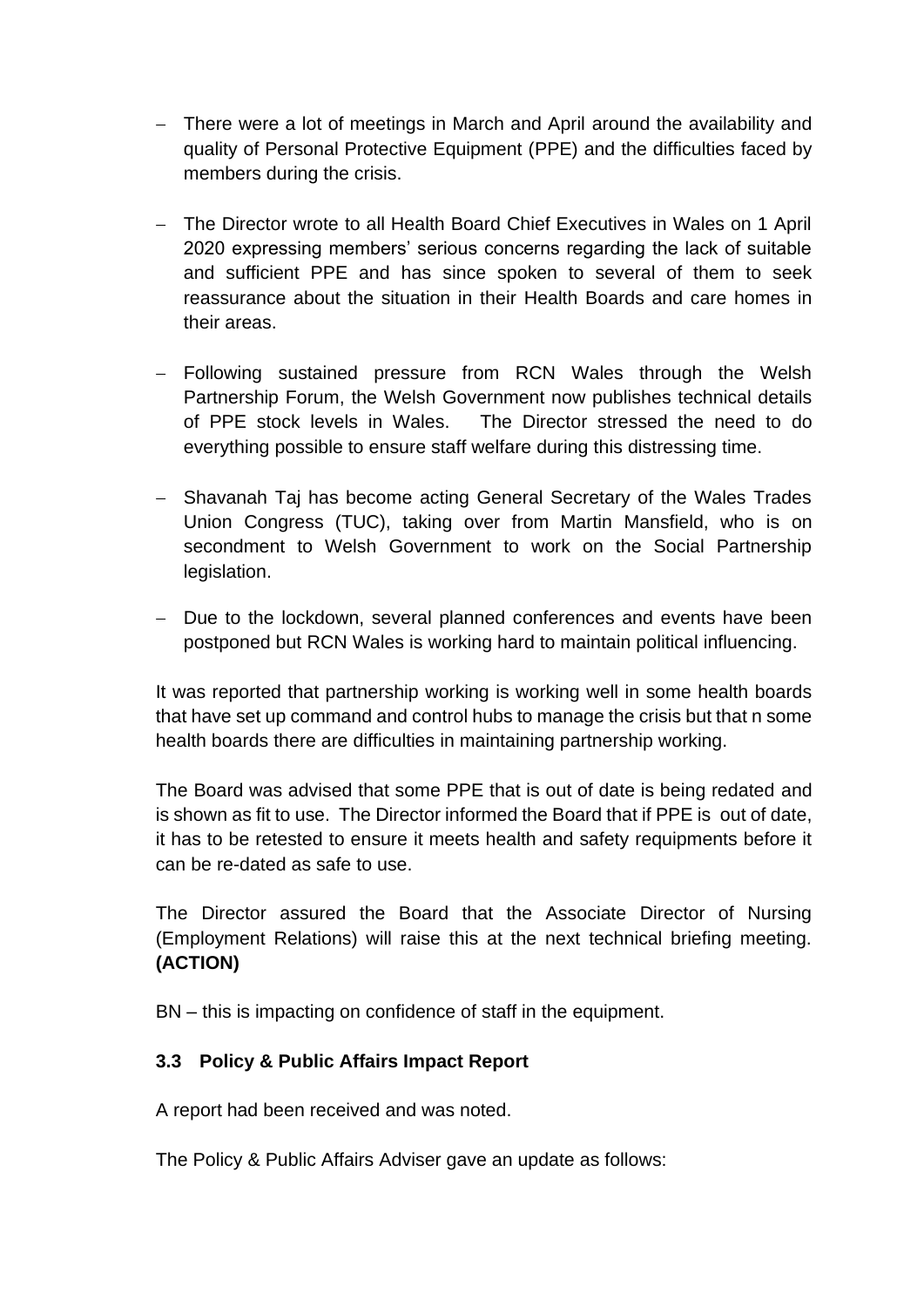- − Significant victory in terms of Health and Social Care Quality and Engagement (Wales) Bill as the Welsh Government conceded they would consult with the RCN on this.
- − WG facilitated joint statement with lots of stakeholders with the need of industry with new immigration legislation that the UK is putting forward.
- − Rescheduling work on prison
- − The Director, Board Chair and the Policy and Public Affairs Adviser had attended a very successful Welsh Conservative Party conference on 7 March 2020 in Llangollen. RCN Wales political influencing was particularly evident around education, extending the nursing apprenticeship role, the importance of degree and widening access.
- − Unfortunately, both Plaid Cymru and Welsh Labour Party conferences have been rescheduled until later in the year.
- − The Board's attention was drawn to the Assembly Impact Report attached in appendix A. This shows the tremendous amount of work done regarding the COVID-19 pandemic.
- − The Political Leadership Programme will be held in November and all Board members who had previously requested a place will be accommodated.

# **Date for the next Political Leadership Programme to be confirmed (ACTION)**

Following a number of robust conversations, the RCN was invited to attend a briefing of the Academy of Medical Royal Colleges. The meeting was chaired by the Medical Royal Colleges and the Chief Nursing Officer had attended their meeting. Following the RCN's attendance at that meeting, questions were raised in the Welsh Parliament about their engagement with the RCN and they said they are invited to these weekly meetings. It became CMO meeting and last week we were told we would no longer be invited as we are not a royal college. We wrote back to say if this is official means of communications re c19 we need to be included but have not yet had a response. This will be pursued.

HW said Dir General made reference to our being included on that group and to then tell us we can't come was strange. **This will be picked up with DG in meeting shortly. (ACTION)**

DL commended HW and team on her efforts to make sure RCN Wales is at the right meetings.

DL – conservative conf – she spoke to secretary of state of xx funds. Will you bring back to Sept Board strategy for political influencing?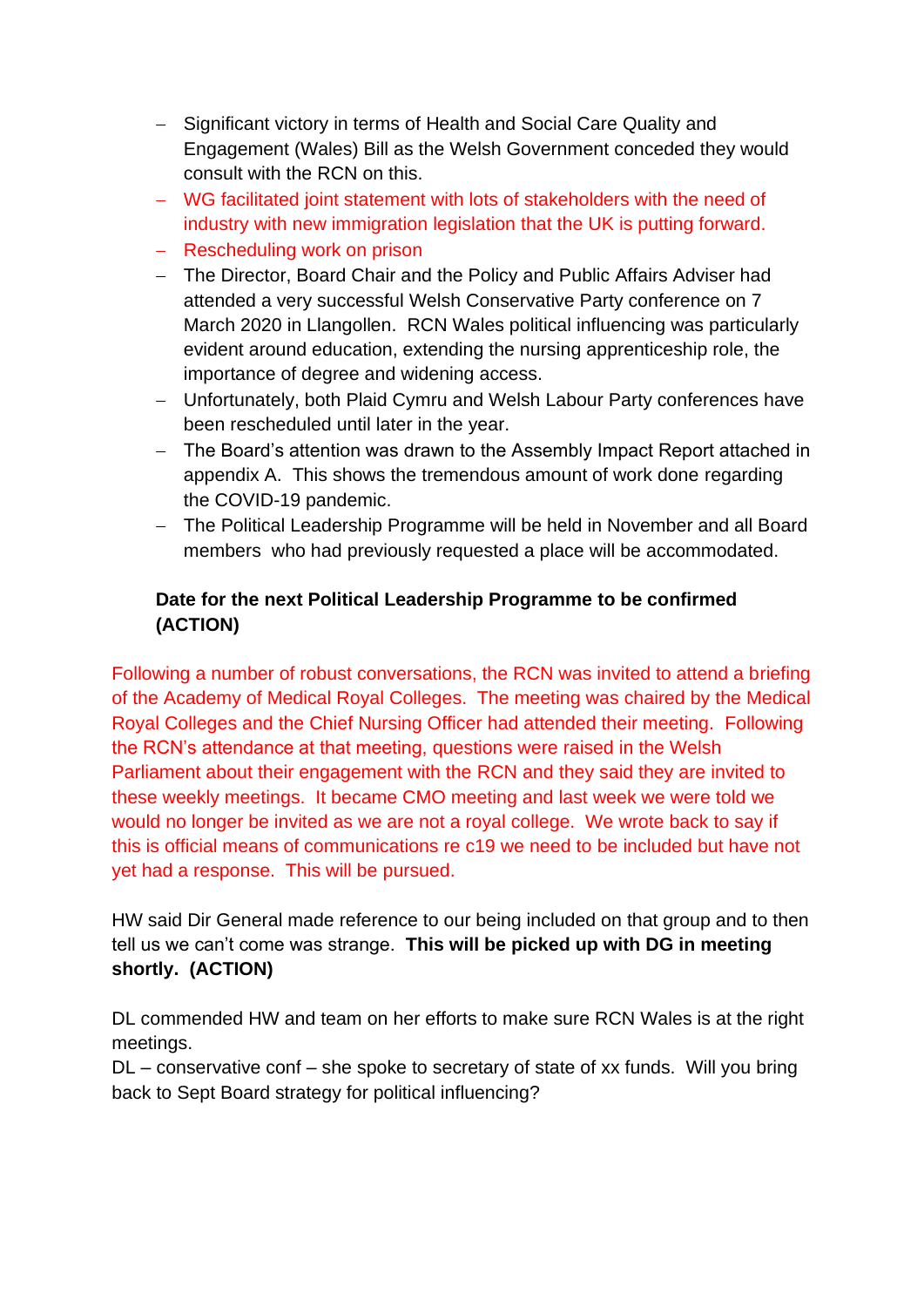HW – we will make sure business as usual and looking at legislative timetable and work around consultations and lobbying and MSs across the piste. Looking a the new normal and what that may look like. Some of that is set out in SSEC campaign.

## **3.4 RCN Wales Board Elections 2020**

A late paper has been received.

HW took the Board through the paper:

Election timetable was noted as follows:

| Nominations open                             | 10 July 2020        |
|----------------------------------------------|---------------------|
| Nominations close                            | 4 September 2020    |
| Candidates' details published                | 8 October 2020      |
| Candidates notified if uncontested           | By 12 October 2020  |
| Voting opens                                 | 29 October 2020     |
| Voting closes                                | 26 November 2020    |
| Candidates notified and results<br>published | By 30 November 2020 |

Current Board Chairs term of office runs until 31 Dec 2020 and detail of Board chair election will come to September Board.

The recommended constraints put forward by the Succession Planning Committee were set out in Appendix B and were discussed.

At least **one** member to be elected from the Cwm Taf Morgannwg branch

At least **two** members to be elected from the independent sector, one of whom works in the social care sector and one who works wider independent sector.

If no-one stands from Cwm Taf Morgannwg branch and the independent sector the candidate(s) with the next highest number of votes will be elected in turn.

For the purposes of this election, the definition of independent sector member is any member who does not work for an NHS employer.

For the purposes of this election, the definition of social care is  $-$  this will need to be defined – Reconvene Succession Planning Group to define this. (ACTION) **Vote unanimous.**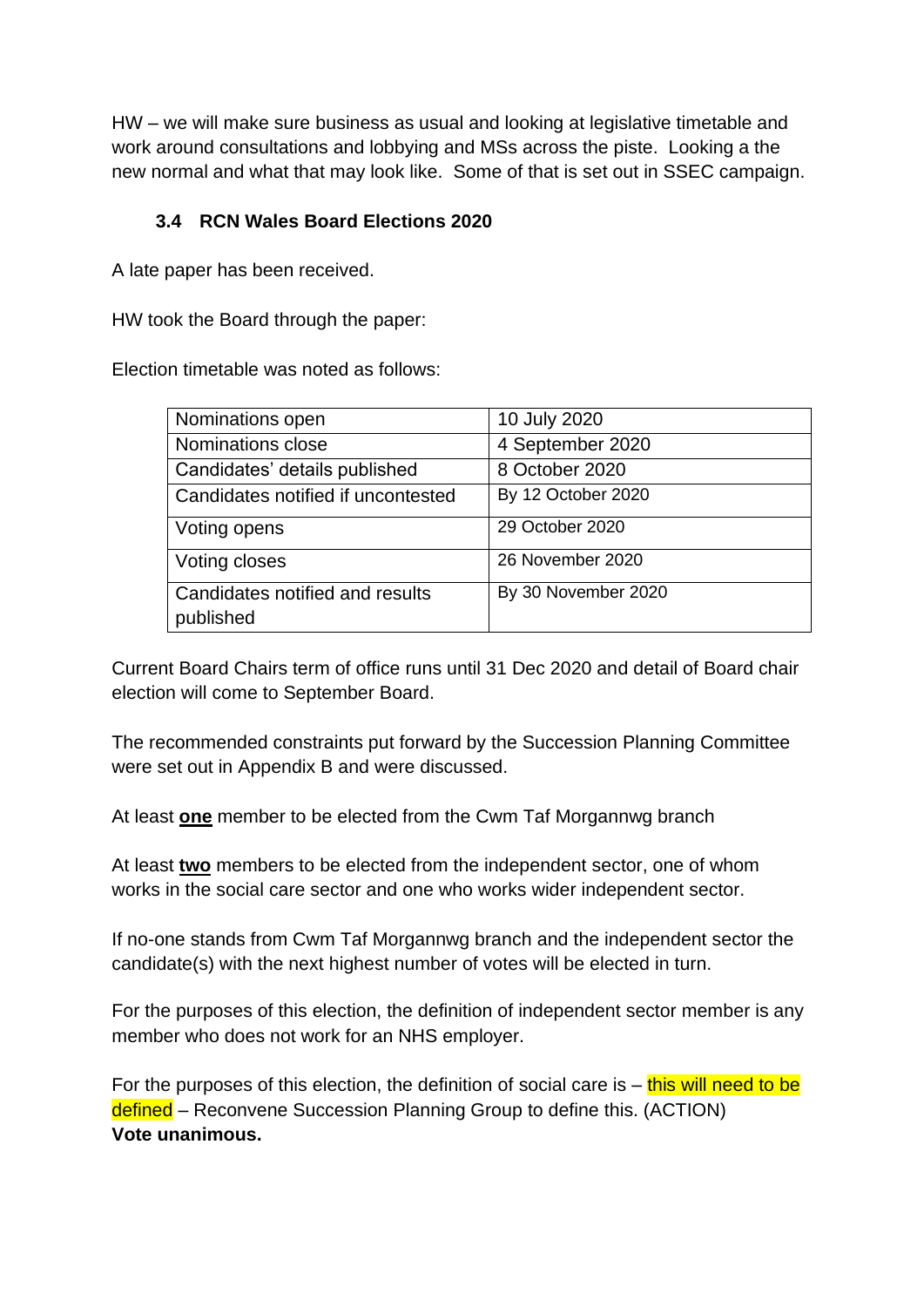GH – Will gov review have any implications? DL said we have not had the report from the review and should be out this week.

HW – council have seen the report and have not sent out a direction to Boards to look at the timeline.

JC – lack of proper definition of independent sector. Need a new category of membership. This covers a third of our membership. This has been defined in legislation. DL said this will be look at within the task group looking at the independent sector.

JC – would like 2 members from ind sector one of whom is from care home.

Tristan – need balance on the Board and would support JC in that there should be two. "who do not work for the NHS"

JD – agrees with Tristan

MD – need to encourage people to stand from ind sector.

#### **Vote to election to increase it to two people from ind sector:**

#### **Richard's update**

#### **RCN Elections 2020**

Council after much consideration and deliberation on all the issues agreed it was important for the elections to take place in 2020 and agreed a revised timeline with nominations opening on a phased basis throughout the summer. Nominations for the vacant Yorkshire and the Humber seat on Council has now opened. The key elections this year will be for President, Deputy President, Student Member of Council, Country and Regional Board members, UK Representative committees, Student Committee and Nursing Support Workers Committee.

In light of Congress not going ahead in 2020 Council also decided to defer the elections of the Chair and Vice Chair of Congress until 2021.

Council agreed to continue to defend a complaint made by a member to the Trade Union Certification Officer about the procedures for the 2019 Election to Council.

## **3.5 Scholarship Funds Fundraising Task & Finish Group**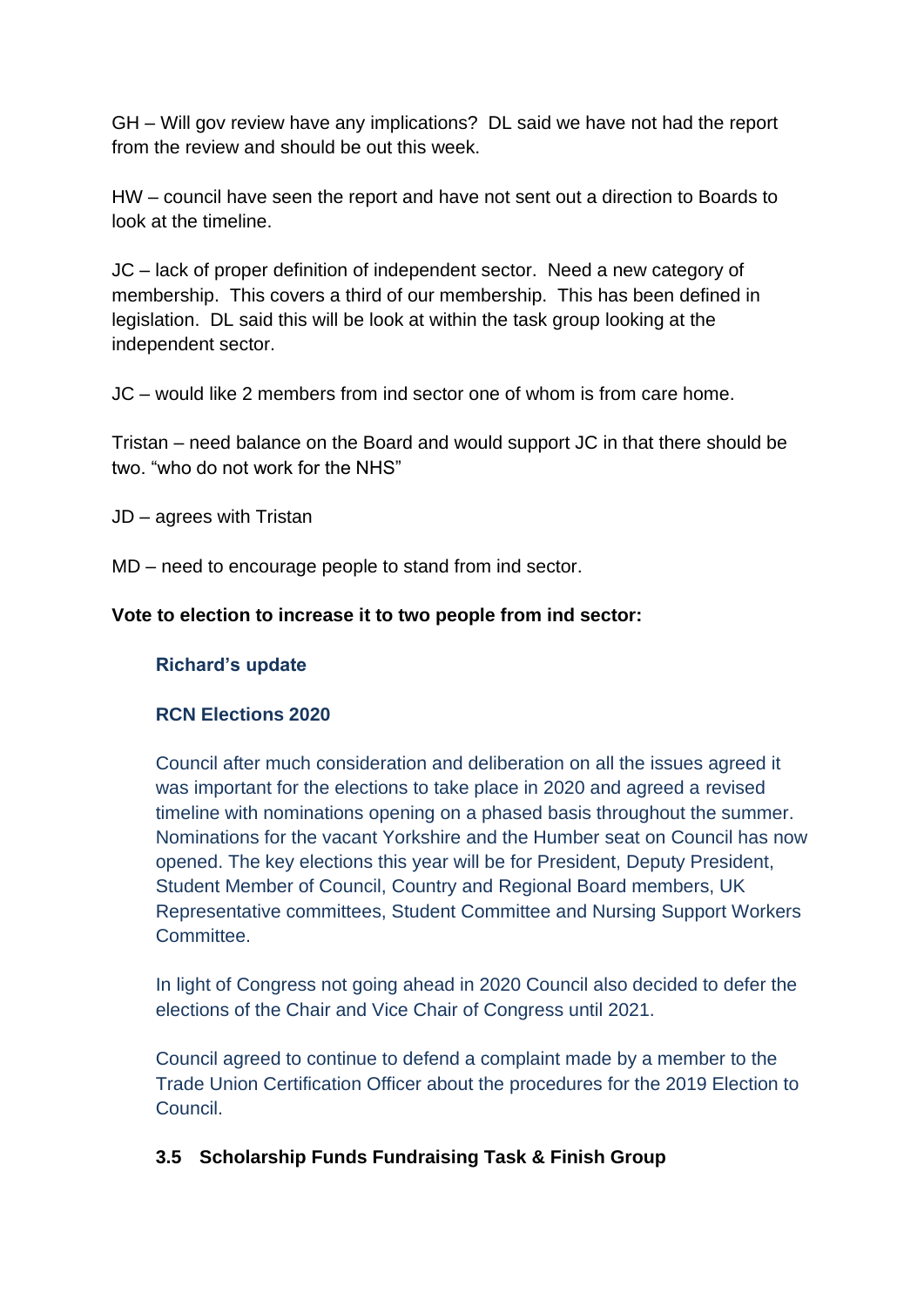The Board Chair requested volunteers to sit on the group and led it DL – declared an interest in RCN Foundation as a Trustee.

Owain Jones let the group previously and did good job raising money for the funds. The Board was grateful to Tristan Griffin to agreeing to consider joining the group and looking at fundraising initiatives.

# **HC to give TG/MD a brief on the working of the group. (ACTION)**

# **4. STRATEGIC UPDATES**

# **4.1 Annex C of NHS in Wales 3-Year Pay Deal – Unsocial hours' and other regularly paid enhancement payments in occupational sick pay**

The Associate Director of Nursing (Employment Relations) gave a verbal update as follows:

# **4.2 RCN Wales Nursing Education Policy Position Paper**

A draft report had been circulated and was noted.

The Director reminded the Board that a number of roundtable discussions had been held in order to formulate the draft RCN Wales Nursing Education Policy Position.

The Board expressed its gratitude to those Board members who assisted in this work.

The Board noted that the position had built on the priorities identified at the February Board meeting but the final report would need to address the implications of COVID-19 and the potential for universities to move to distance learning and the sustainability of nursing as a profession.

**Decision:** The Board agreed the direction of work as outlined in the draft Education Policy Position Statement and the inclusion of the following areas of educational policy:

- Student experience, support and outcomes during Covid-19
- Distance learning
- Prince of Wales cadet scheme
- Nursing Education as a profession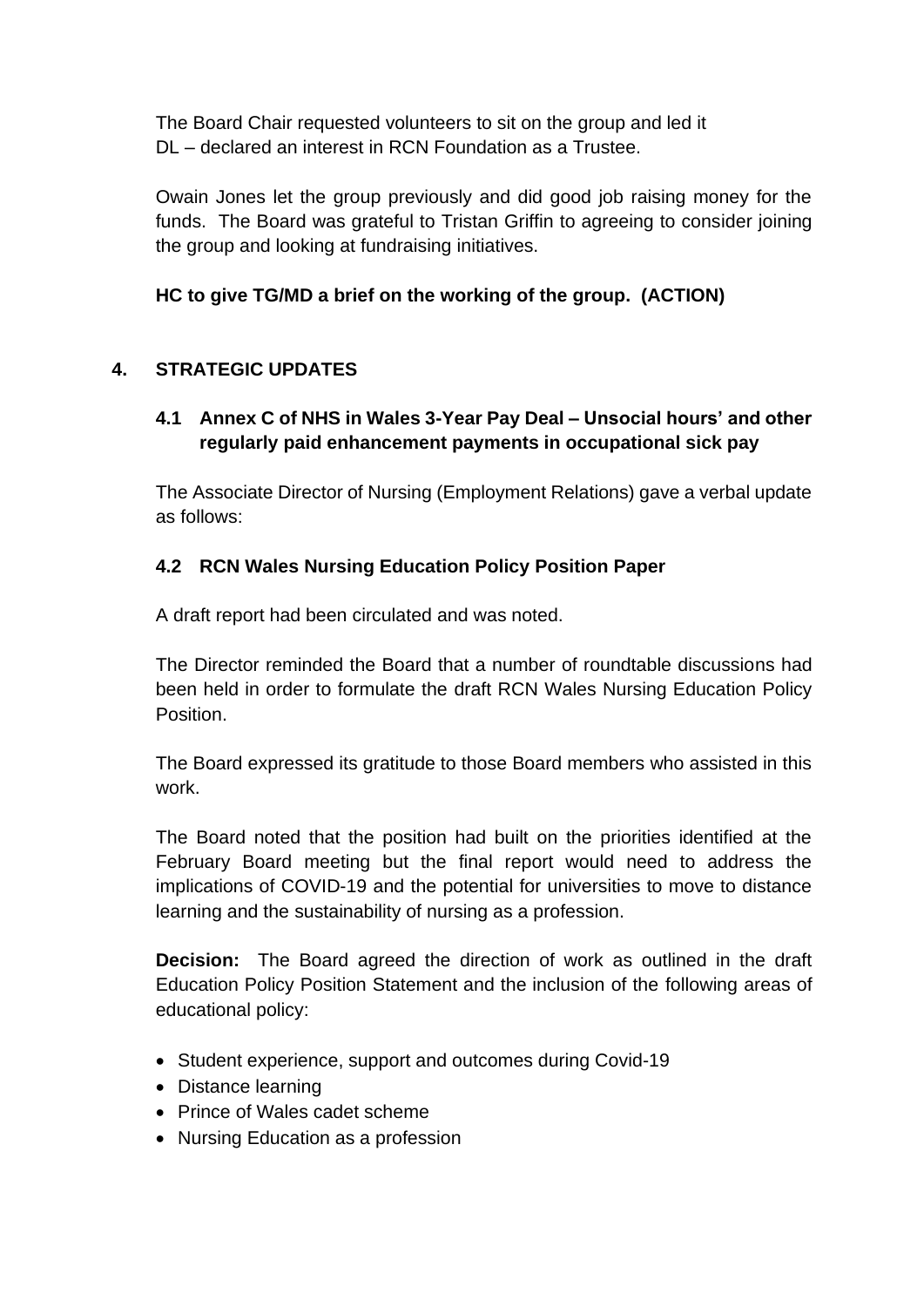**Decision:** The Board approved for a further roundtable discussion to be held in July 2020 to develop the content required to finalise the Statement.

# **4.3 NHS Wales Partnership Forum Sub Group on Health and Wellbeing of NHS Staff**

A report had been received and was noted.

HW – recent announcement of health for health professions access to 4 counselling has been extended to other prof staff (previously only for doctors)

Confidential update on annex C yesterday.

# **4.4 RCN UK Pay Update**

#### No paper

HW work on c19 t & cs NH leading as Vice Chair of Bus Committee looking at overtime payments and sick pay paid when staff self isolating and not penalised in sick records etc.

Paper will come to Sept Board.

NH – WG went into command and control way of working in the beginning of the crisis but this has moved on in a positive way. Some areas where not consulted risk assessment for BAME group but discussions in Bus Comm can work it through. We can't have P working we would normally have due to timescales but as we go back into normal, how do we go back to bus as usual and handle it in the next phase.

DL – BAME feeling victimised. NH – said WG expert panel getting evidence around that and RCN is rep by Wendy Irwin all unions represented. This should produce risk assessment for all vulnerable groups in including BAME. Staff are scared and scared to escalate issues. NH stressed that risk assessment is not enough need guidance for managers as to how it is applied and being more flexible about working areas .

NM – lack of p working. Within CTM not best p working whilst acknowledging c19. GJ on call with CEO with unison and unite in attempt to address this.

BN – 2 issues, 1) BAME group running looking at these staff and how they are being identified and treated and risk assessments are used. 2) p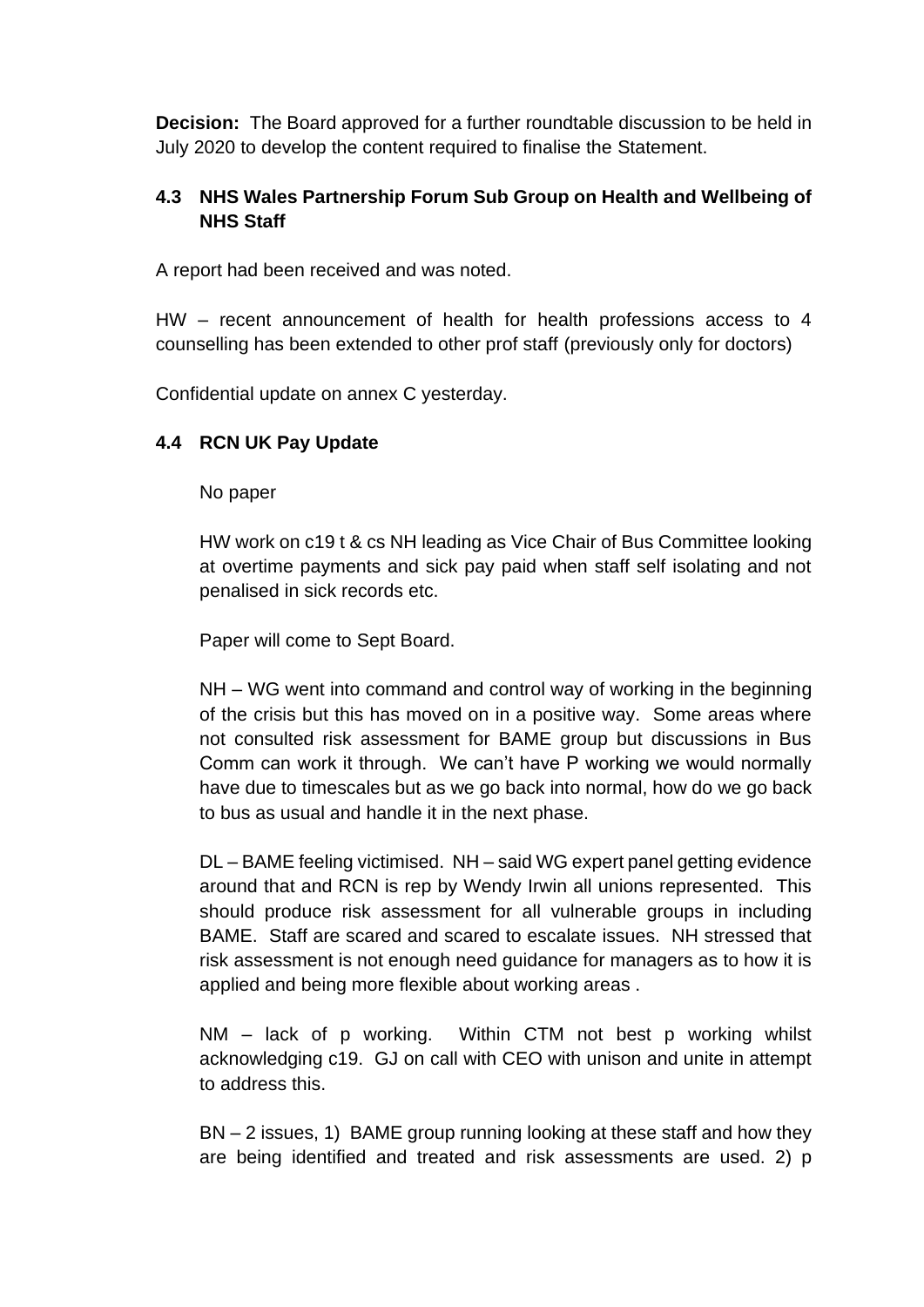working well at higher levels, management are trying to sneak in changes without consultation under the guise of c19.

JD – Positive experience with p in Swansea Bay – weekly p meetings attended by CE and members of Exec Team. BAME issues has taken of in last 10 days – BAME network has stepped up leaving to attend meeting with CF to look at this issue and other staff issues.

**Need to add this issue to c19 briefing meetings and Board to keep watching brief (ACTION).**

# **5. ITEMS TO NOTE**

## **5.1 RCN Foundation Wales Committee Update**

DL gave verbal update as follows:

Work of the F on hold due to c19 and discussing work

C19 support fund for any nurse to apply to Foundation if there are welfare issues during COVID-19 – this is on website and urge bms to encourage nurses to apply.

F has received a donation from Tik Tok of £5 million and set up subsidiary group for any worker to apply for monies.

# **5.2 Report from RCN Council meetings/briefings held on 17 and 24 January and 3 February 2020 and 2, 16 and 21 April**

A report had been received and was noted.

The Vice Chair had provided a written update that was read out at the Board as follows:

## **RCN Awards**

Council agreed the recommendations of the Awards Committee for the 2020 Fellowships, Awards of Merit and the Representatives of the Year Awards, but given the current situation and that 2020 RCN Congress was not going ahead plans to celebrate the awards will NOT be confirmed by Council until later in the year. The Welsh Board will be given an update as soon as a decision has been made.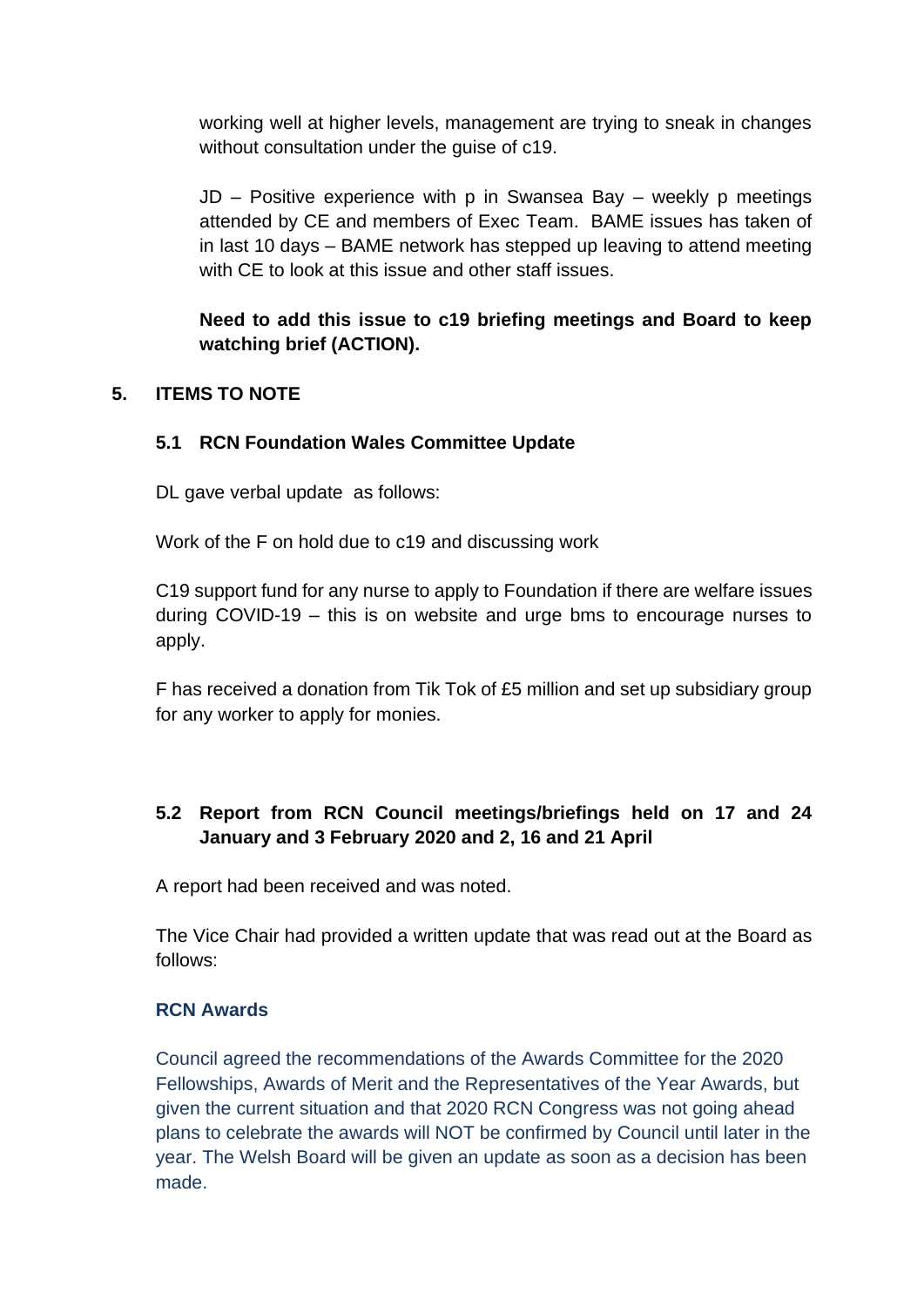#### **RCN AGM**

Council agreed to adjourn the 2020 AGM as it was now not possible to proceed with the original date in June in Liverpool. Council agreed that the date of the AGM for this year would be confirmed later in the year, once there is more certainty about how long the current restrictions on gatherings will last. Council's preference is to hold a meeting rather than an on-line AGM, but this will be subject to Health & Safety considerations and any restrictions imposed by government.

Council also discussed the feedback from the consultation on the timing of future AGM's. The majority of responses including that of the Welsh Board had supported keeping the AGM in the same week as congress and consequently Council agreed that from 2021 onwards, the AGM would continue to be held during Congress Week.

## **RCN Foundation Update**

Chair of RCN Foundation briefed Council on setting up a new Covid-19 Healthcare Support Fund with a significant donation of £5million from the social media company Til Tok and others and the fund will be used to provide financial and health & wellbeing support for healthcare workers adversely affected by Covid-19. more information is on the Foundation website.

JC – Please make sure that the list of elections for the NPC representatives are not mixed up with other elections. – **This to be passed to RJ so he can raise it at Council. (ACTION)**

## **5.3 Report from Trade Union Committee meetings**

A report had been received and was noted.

JD – pensions where gov stated its intention to publish the white paper.

Northern Ireland and Guernsey disputes on hold and into c19.

# **5.4 Report from the Professional Nursing Committee held on 17 March 2020 A**

A report had been received and was noted. A late paper had also been received providing report from the Professional Nursing Committee held on 5 May 2020, which was noted.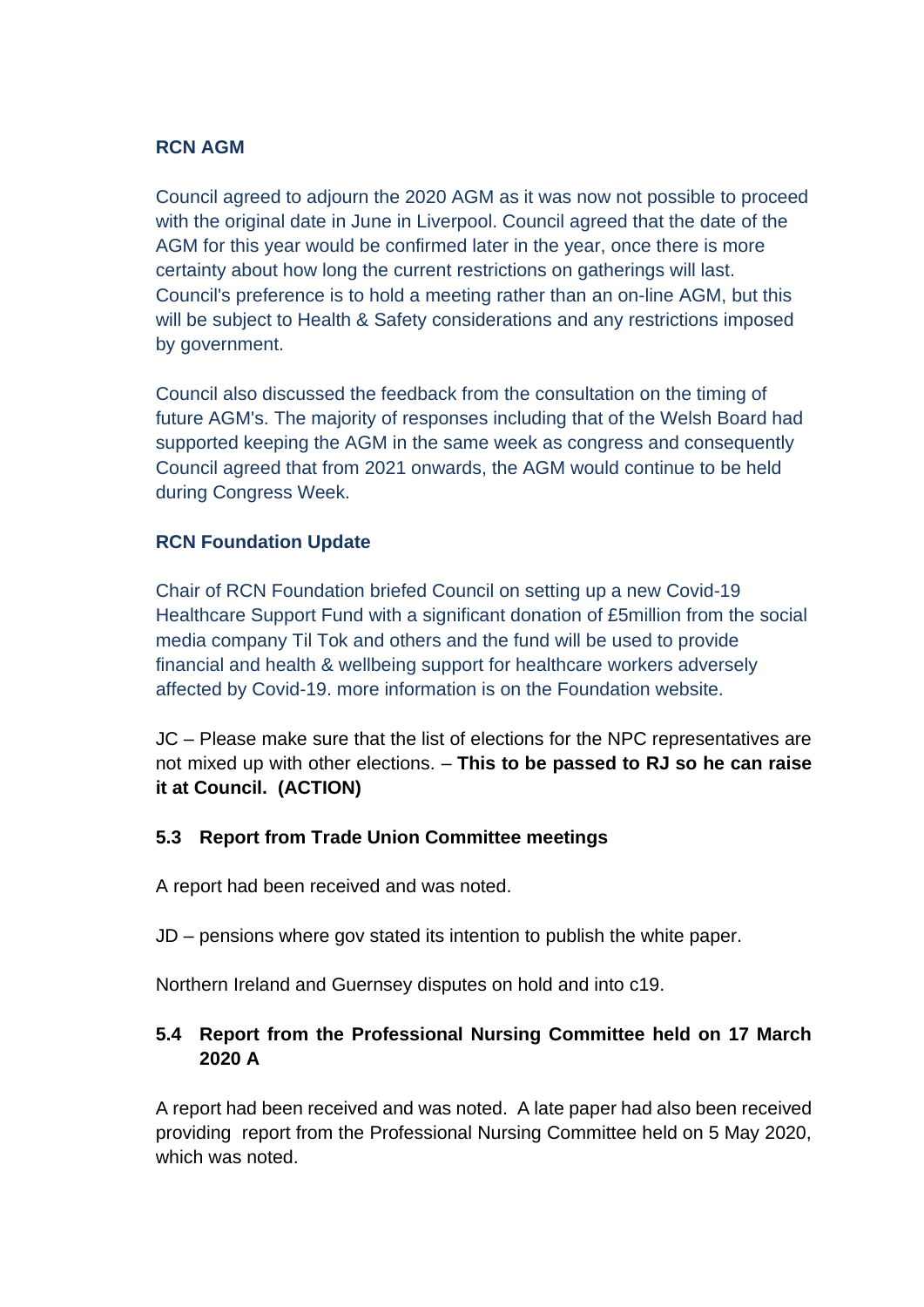Dl – Students around their work on aspirant nurse and that title will no longer be used.

HW – Has spoken with CNO re Temp register and we explore and share positions. Some frustration in student space in original joint statements we need ed to work in partnership and most recent development by NMC 10 days ago to say they are not intending to open temp reg to third year students with less than 6 months to go. Decision taken at hast to allow for the expansion of the workforce an some will say it was good not to open the register but some wanted the advancement of band 5 nurses. We have seen letter from goodall and CNO setting the confusion for students. We were not asked to hlpe with the content and were not happy that it was only shared with us after. We stressed we need to work together as number of students who are out on placements and how long contracts were and what grades etc. In a better place now with more engagement with Nursing Officer in contact with DP and business committee. Board will need to be aware there was no need for extra workforce – good for people – but need to be prepared for second wave and returning people to their supernumerary status for students to complete their education.

NE – Band 5s – after c19 opportunity to have discussion about broadening roles.

# **5.5 Report from the Students Committee held on 12 February 2020**

A report had been received and was noted.

FAQs for students RCN has produced and DP engaged with RCN UK and HEIW.

# **5.6 Report from the Nursing Support Workers Committee held on 6 February 2020**

A report had been received and was noted.

# **5.7 Report from RCN UK Reps Committees**

A late paper had been received providing a report from the RCN UK Reps Committees held in February 2020, which was noted.

# **5.8 Correspondence**

A report had been received and was noted.

The Director highlighted the following in the report: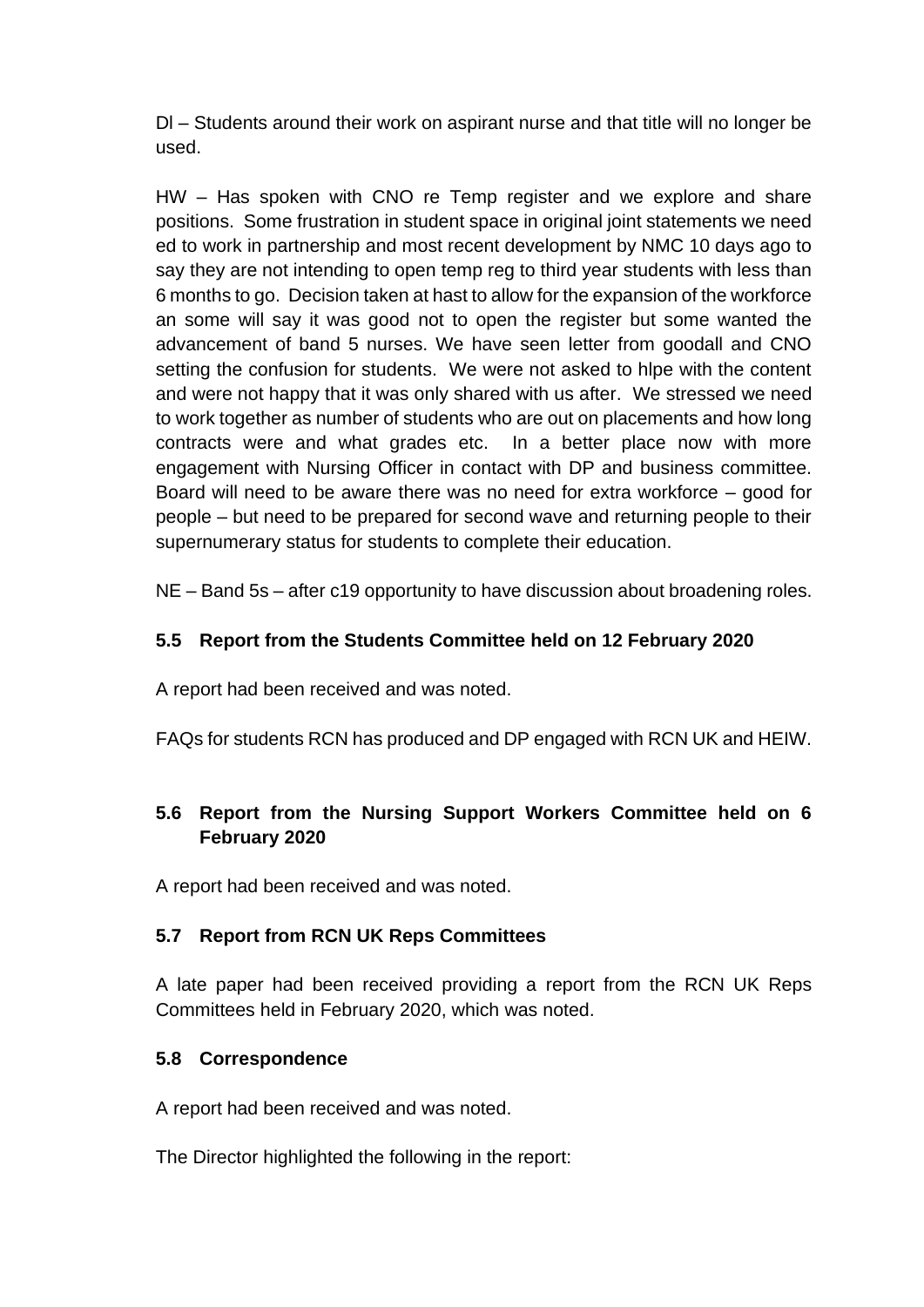Correspondence file is not available virtually if BMs wish to see any items we need to **check with Idris as to how we do this virtually. (ACTION)**

DL – its important that Board has access to this in their governance role.

# **5.9 Existing guidance for RCN Committees and Country/Regional Boards on decision-making when it is not possible to hold a quorate meeting**

A report had been received and was noted.

HW – This is going to all Boards as under bus continuity we had to plan during the current crisis to look at this existing guidance. If the Board is not quorate, the paper sets out how to proceed.

It is recommended that country/regional Boards and Committees should discuss the different options at their May meetings; agree how they would prefer to operate during the current pandemic and authorise their Chair or Vice Chair to convene an ad hoc committee to make a decision if it is not possible to convene a quorate meeting or arrange for a written resolution to be signed.

This would mean if a decision is required to be made in these uncertain times it can be taken swiftly and effectively with the authority of the Board.

DL – said we had identified this and agreed during a Board briefings that the Chair and the Director may have to make decisions out of the normal processes.

Board is not quorate at this point.

DL assured the Board we are following this guidance and those present were content.

# **5.10 Updated RCN Wales Meeting Schedule**

A report had been received and was noted.

Branch dev day scheduled for 10/11 Dec with Board.

Development sessions for Board are on hold.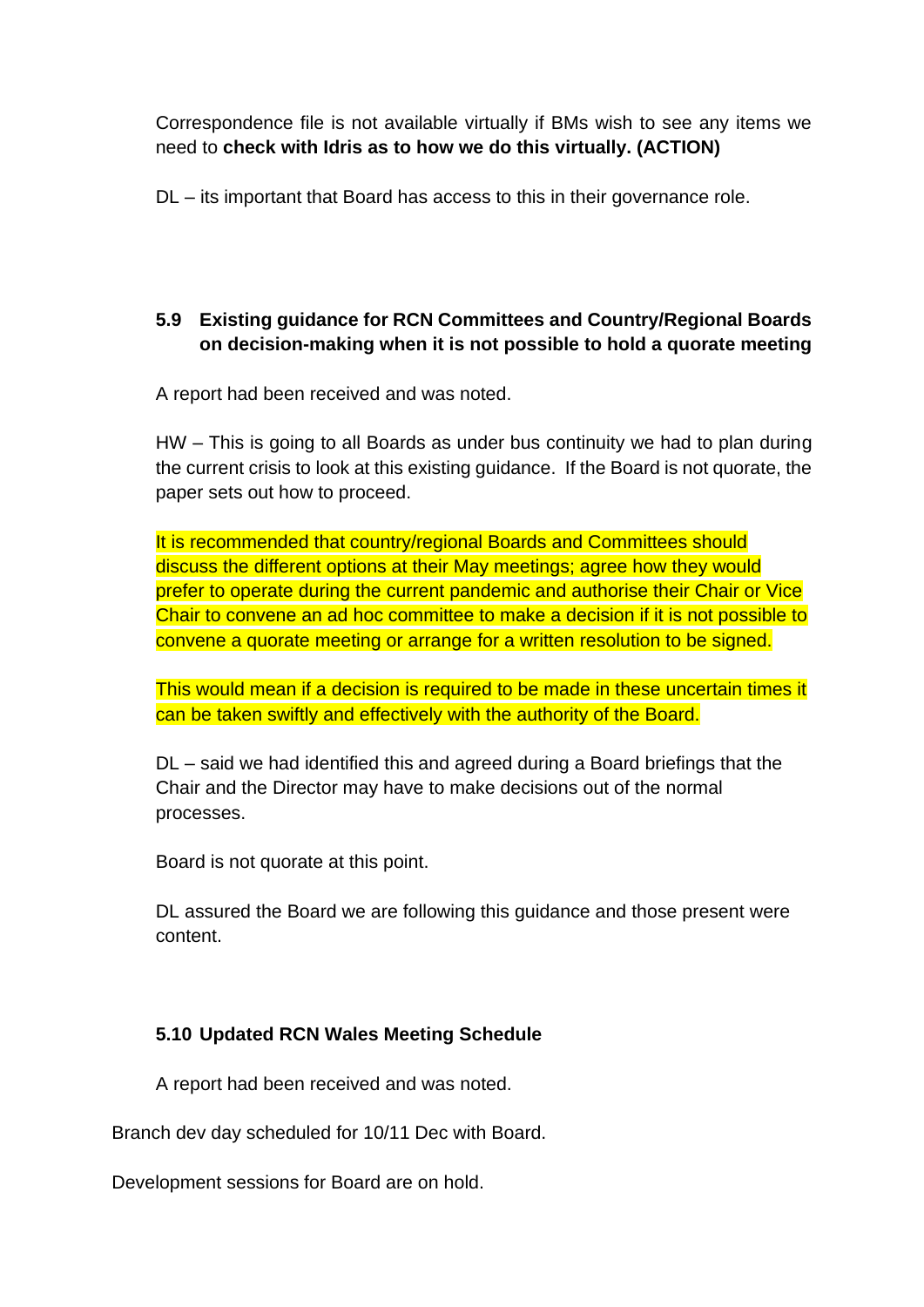## **Need 2-3 weekly meetings about c19. (ACTION)**

#### **6. ANY OTHER BUSINESS**

#### **DL thanked HW and staff for everything they are doing.**

- JC **Platforms**  HW said we will continue to explore. Lee to explore costs of call and provide information on how not to be charged. (ACTION) – don't use pdfs – and not one long document from same person with same heading.
- HW We will work with individual board members on this. We are moving to the ModGov system.

Thank you to Lee for support.

- JD **Social Media** use of and people going outside of policy. This will be added to RCN Website FAQs.
- JD **RCN F** going to give £250 payment to all nurses in England. Is that true **DL to follow up (ACTION)**

#### **Death in Services Benefits**

If you work in NHS and member of pension scheme entitled to DIS. We have lobbied to extend this to members and their families who have returned to practice. WG said there is DIS benefit and working through legal aspects – gives family £60,000 in addition to any other benefit/ pension and in any service setting. It does not have a survivor pension.

RCN Wales has written to the family and sign posting them to the Foundation fund and Lamplight and member support services.

#### **DL – add this to the agenda for 1 June meeting re NOTY (ACTION)**

**BN - Opening of RCN Wales Offices** - 3 more weeks or lockdown from WG – we are working on bus continuity plans. Exec Team are working on this on a UK basis.

Face to face with members, we need to find a new normal and will explore that with staff.